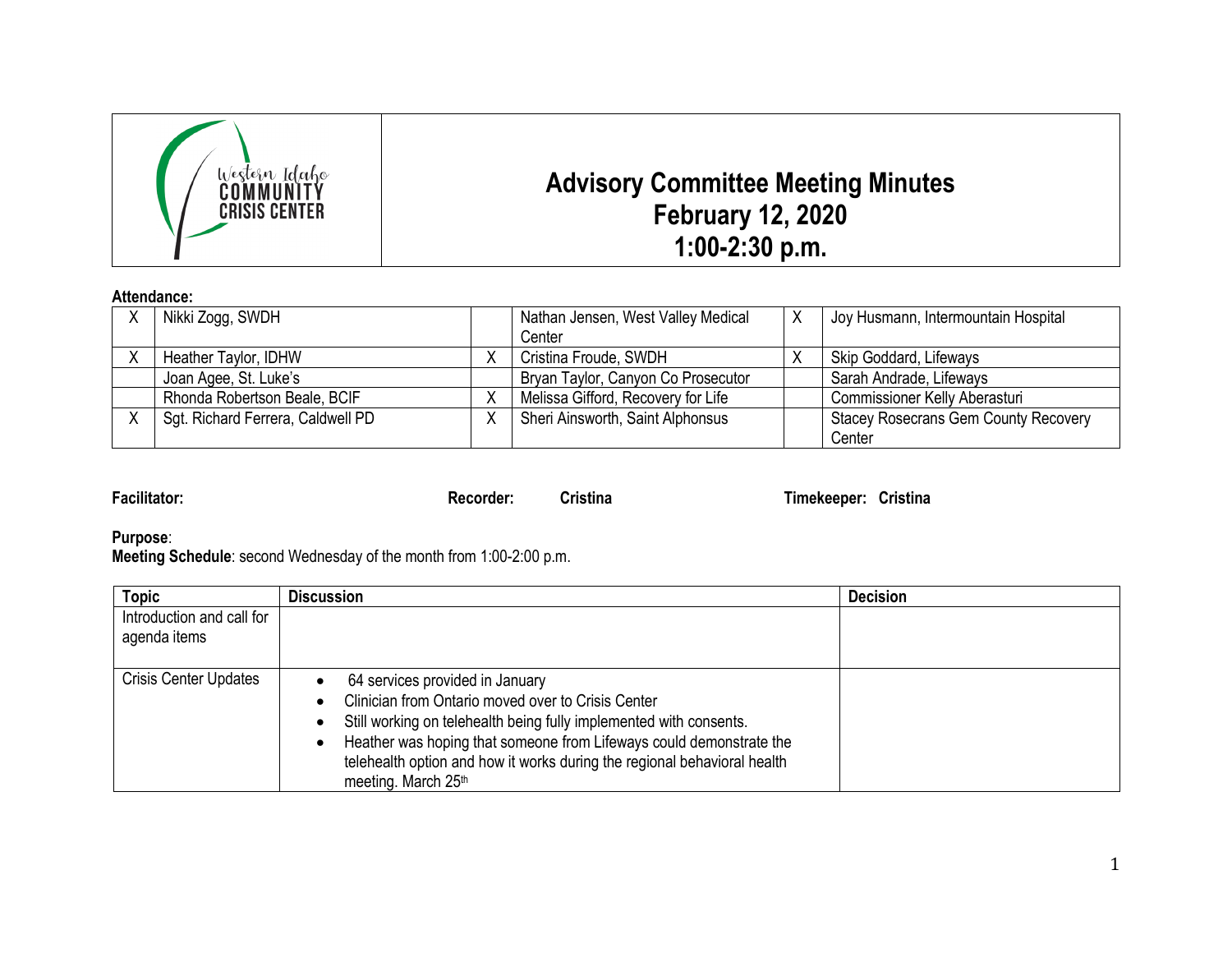|                      | Working on outreach<br>$\bullet$                                                                                                                                                                                                                                                                                                                                                                                                                                                                                                                                                                                                                                                                                                                                                                                                                                                                                                                                                                                                                                                                                                                                                                                                                                                                                                                                                                                                                                                                                                                                                                                                                                                                                              |  |
|----------------------|-------------------------------------------------------------------------------------------------------------------------------------------------------------------------------------------------------------------------------------------------------------------------------------------------------------------------------------------------------------------------------------------------------------------------------------------------------------------------------------------------------------------------------------------------------------------------------------------------------------------------------------------------------------------------------------------------------------------------------------------------------------------------------------------------------------------------------------------------------------------------------------------------------------------------------------------------------------------------------------------------------------------------------------------------------------------------------------------------------------------------------------------------------------------------------------------------------------------------------------------------------------------------------------------------------------------------------------------------------------------------------------------------------------------------------------------------------------------------------------------------------------------------------------------------------------------------------------------------------------------------------------------------------------------------------------------------------------------------------|--|
| Outreach & Marketing | Cristina provided an update on outreach efforts<br>$\bullet$<br>MRC volunteers will work on distributing brochures and flyers<br>$\circ$<br>throughout region with location list created by Lifeways. MRC<br>volunteers also toured crisis center to learn more about it.<br>Channel 6 will be at crisis center today for Finding Hope story.<br>$\circ$<br>GEM County LEPC meeting presentation of crisis center<br>$\circ$<br>Working with Judge Petty on Bringing Sequential Intercept Mapping<br>$\circ$<br>training to Region 3. Currently working to build a group for the initial<br>training.<br>Joan from St. Luke's worked with Sarah to work on discharge<br>$\circ$<br>planning to crisis center<br>Met with Josh Tuckett who is a contractor at Canyon County Jails to<br>$\circ$<br>partner up on crisis center partnership. They recently hired 2 social<br>workers.<br>Discussed the need of people leaving the jails with medications not<br>$\circ$<br>just a prescription when they have a psychiatric issue to prevent<br>recidivism.<br>Discussed there are area for improvement for discharging of inmates<br>$\circ$<br>to connect them with resources<br>Cristina discussed the recent resolution from the Governor's office to<br>$\Omega$<br>build a statewide council that includes all branches to build a<br>strategic plan for behavioral health<br>Will be sending out health alert to medical providers through Region<br>$\circ$<br>ঽ<br>The group suggested courthouses, libraries, dispatchers for outreach location<br>Cristina discussed collaboration with Regional Behavioral Health Board for<br>$\bullet$<br>SIM training<br>Sgt. Ferrera discussed PSA in radio and TV<br>$\bullet$ |  |
|                      | Nikki discussed working with NATCON, SAMHSA, NAMI grant for developing<br>$\bullet$<br>commercials<br>Discussed billboards but they are less effective<br>$\bullet$                                                                                                                                                                                                                                                                                                                                                                                                                                                                                                                                                                                                                                                                                                                                                                                                                                                                                                                                                                                                                                                                                                                                                                                                                                                                                                                                                                                                                                                                                                                                                           |  |
|                      | CPD officers on will be on the Spanish radio station in early March<br>$\bullet$<br>Discussed having CPD videographer for commercial<br>$\bullet$<br>Joy questioned if work with CWI or BSU for commercials would be possible<br>$\bullet$                                                                                                                                                                                                                                                                                                                                                                                                                                                                                                                                                                                                                                                                                                                                                                                                                                                                                                                                                                                                                                                                                                                                                                                                                                                                                                                                                                                                                                                                                    |  |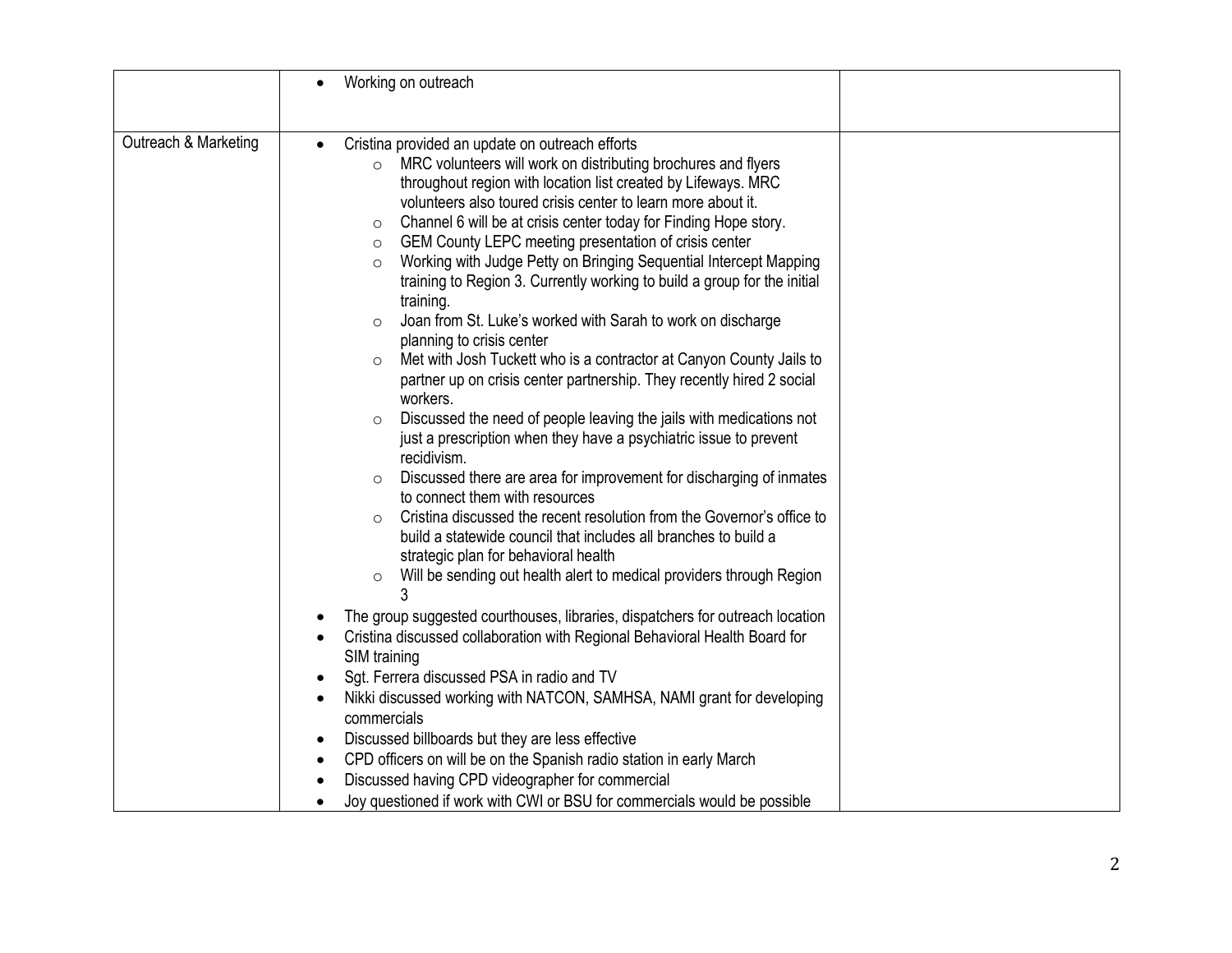|                              | Skip asked about having a booth at large conferences<br>$\bullet$<br>Sgt. Ferrera requested flyers to put in the jail<br>Sgt. Ferrera is doing new hire tours at the crisis center to understand what is<br>happening at the crisis center<br>Heather would like to walk patients through also<br>$\bullet$<br>Maybe requirements of becoming RA they should have to take a tour of the<br>crisis center also campus security. Incorporating crisis center brochure to<br>orientation for all new students would be helpful<br>We could go to Optum for commercial funding<br>$\bullet$<br>Heather contacted Optum for the brochure, postcard and movie that there<br>$\bullet$<br>advertising but has not heard back                                                                                                                                                                                                                                                                                                                                                                                                                                                                                     |  |
|------------------------------|-----------------------------------------------------------------------------------------------------------------------------------------------------------------------------------------------------------------------------------------------------------------------------------------------------------------------------------------------------------------------------------------------------------------------------------------------------------------------------------------------------------------------------------------------------------------------------------------------------------------------------------------------------------------------------------------------------------------------------------------------------------------------------------------------------------------------------------------------------------------------------------------------------------------------------------------------------------------------------------------------------------------------------------------------------------------------------------------------------------------------------------------------------------------------------------------------------------|--|
| <b>Crisis Center</b>         | Working with IT issues<br>$\bullet$                                                                                                                                                                                                                                                                                                                                                                                                                                                                                                                                                                                                                                                                                                                                                                                                                                                                                                                                                                                                                                                                                                                                                                       |  |
| Needs/Issues/Concerns        | Things are falling into place                                                                                                                                                                                                                                                                                                                                                                                                                                                                                                                                                                                                                                                                                                                                                                                                                                                                                                                                                                                                                                                                                                                                                                             |  |
| <b>Sustainability Update</b> | Implementing PDAP system to check Medicaid status<br>$\bullet$<br>Commitments from St Luke's and Saint Alphonsus for funding<br>$\bullet$<br>Funding request JFAC seems to keep the crisis center whole for this coming<br>$\bullet$<br>year<br>Nikki anticipated funding being cut but if reimbursements do not make up the<br>difference Ross will work to keep the center whole<br>Telehealth reimbursement already had code for billing<br>$\bullet$<br>$\circ$ We should confirm this information<br>Heather asked if there was data on calls to crisis center. Cristina Reminded<br>everyone they can find that in quarterly reports<br>Josh Tuckett would be willing to share data on clients in jail who identify<br>having a behavioral health condition<br>Cristina discussed that once census numbers are up legislator updates will be<br>$\bullet$<br>more substantial<br>Heather will be providing the group mental health hold information<br>$\bullet$<br>Nikki and Cristina will be working on budget presentations to counties and<br>$\bullet$<br>cities<br>We need to confirm telehealth codes exist for billing so that we can start using<br>them<br>IDHW uses Webex for telehealth |  |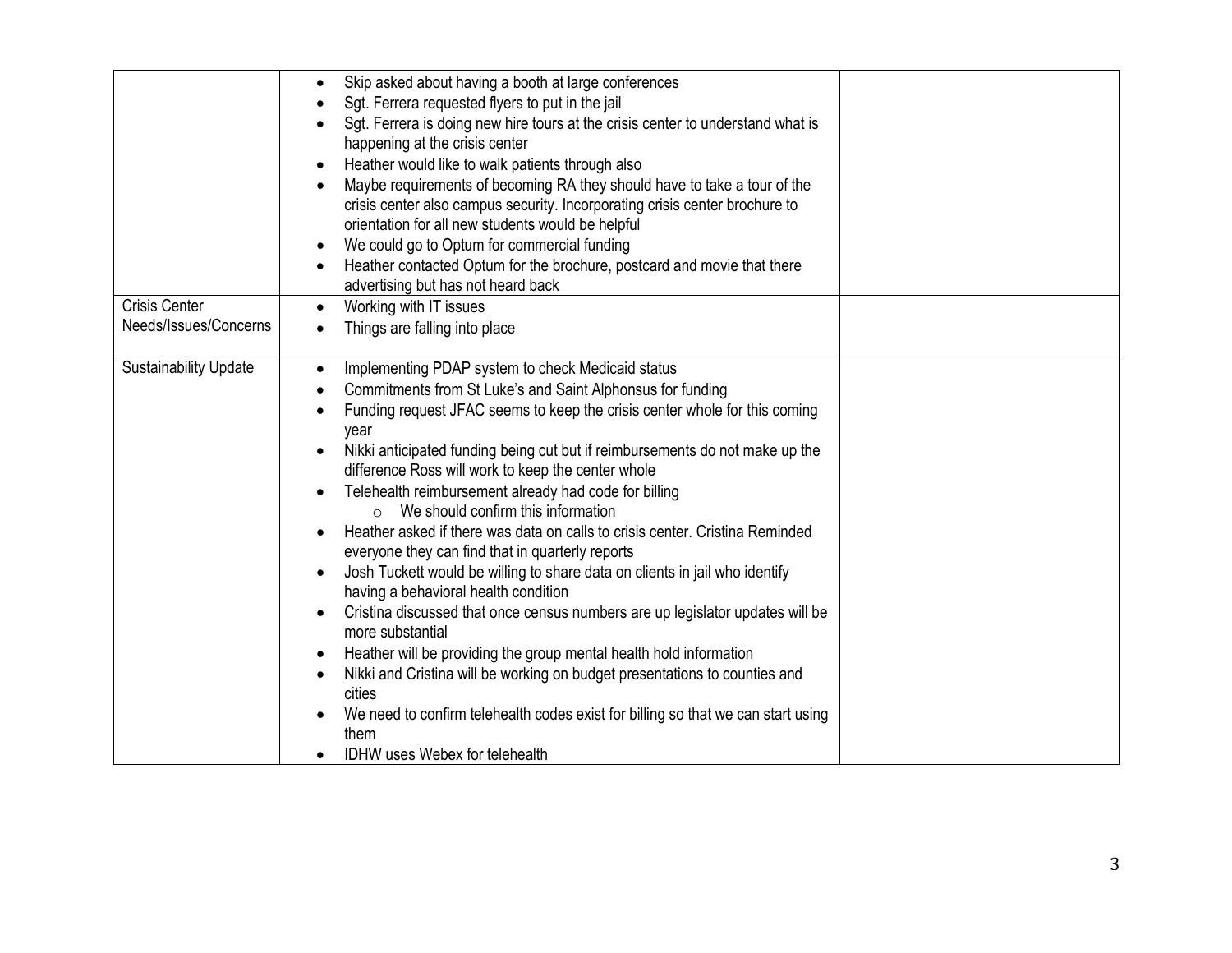|                     | Cristina provided an update on data meeting at SWDH. Discussed that payers<br>can be the source of data for ER utilization. Value Based contracting will start<br>in July<br>Joan and Sheri were going to work on ER utilization data on who accesses |  |
|---------------------|-------------------------------------------------------------------------------------------------------------------------------------------------------------------------------------------------------------------------------------------------------|--|
|                     | ER with behavioral health issues                                                                                                                                                                                                                      |  |
|                     | Nikki discussed the need for codes to pull that data<br>$\bullet$                                                                                                                                                                                     |  |
|                     | Sheri stated she should be able to run a report and will work with IT.<br>$\bullet$                                                                                                                                                                   |  |
|                     | Nikki requested to identify specific data that could be requested from other<br>$\bullet$<br>hospitals as well.                                                                                                                                       |  |
|                     | Cristina discussed the opportunity to gather CFS in order to paint the picture                                                                                                                                                                        |  |
|                     | of each community's need for behavioral health resources. It could track a                                                                                                                                                                            |  |
|                     | change with the crisis center use through a period of time. Noting population<br>growth may be important also.                                                                                                                                        |  |
|                     | Nikki discussed case study project to track health outcomes when someone<br>$\bullet$<br>accessed the crisis centers                                                                                                                                  |  |
|                     | Cristina discussed patient information on 30 days before crisis center and post<br>$\bullet$<br>30 days after crisis enter to track history of positive health outcomes.                                                                              |  |
|                     | Nikki asked is CPD tracked frequent users and Sgt. Ferrera stated it does.<br>$\bullet$                                                                                                                                                               |  |
|                     | Cristina questioned why this group could not bring all of those overlapping<br>frequent users in law enforcement, IDHW and ERs to better serve those                                                                                                  |  |
|                     | people and engaging them prior to them needed law enforcement and ERs                                                                                                                                                                                 |  |
|                     | Nikki discussed in EHR you can identify top sick people and wondered if CPD<br>$\bullet$<br>could do that with folks with BH                                                                                                                          |  |
|                     | Joy stated they used to do that with RBHB<br>$\bullet$                                                                                                                                                                                                |  |
|                     | Heather stated that her group will be working to intervene more<br>$\bullet$                                                                                                                                                                          |  |
|                     | Discussed how we could share patient information at this advisory committee<br>$\bullet$                                                                                                                                                              |  |
| <b>Action Items</b> | Collecting calls for service with law enforcement<br>$\bullet$                                                                                                                                                                                        |  |
|                     | Follow up with Aaron at NPD to see if they are setting a separate code for BH<br><b>CFS</b>                                                                                                                                                           |  |
|                     | Heather will follow up<br>$\circ$                                                                                                                                                                                                                     |  |
|                     | CPD and NPD on the same system<br>$\bullet$                                                                                                                                                                                                           |  |
|                     | Provide any contacts for media to Cristina<br>$\bullet$                                                                                                                                                                                               |  |
|                     | Cristina will research outreach and marketing opportunities                                                                                                                                                                                           |  |